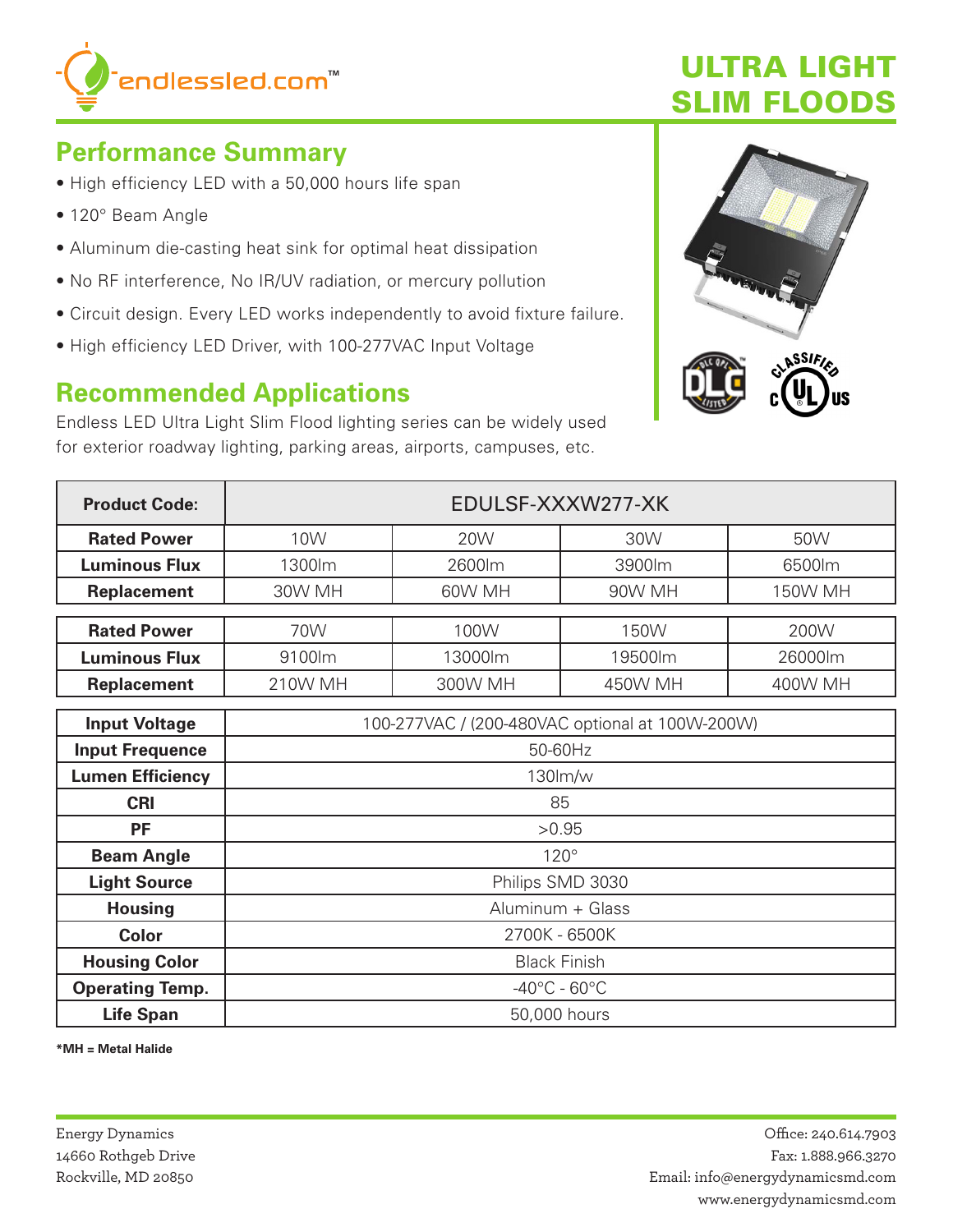

#### **Dimensions Modelisions**

| <b>Wattage</b>  | <b>Fixture Dimensions</b><br>(mm) | <b>Net Weight</b> | <b>Units Per</b><br><b>Carton</b> | <b>Carton</b><br><b>Dimensions (cm)</b> | <b>Carton Weight</b><br>kg / lbs |
|-----------------|-----------------------------------|-------------------|-----------------------------------|-----------------------------------------|----------------------------------|
| 10 <sub>W</sub> | 166x107x32mm                      | .5kg / 1.1lbs     | 1 Unit                            | 21x14x4cm                               | .8kg / 1.8lbs                    |
| <b>20W</b>      | $216.5 \times 152 \times 40$ mm   | $1$ kg / 2.2lbs   | 1 Unit                            | 26x19x5cm                               | $1.2$ kg / 2.65lbs               |
| 30W             | 226.5 x 167 x 40mm                | 1.5kg / 3.3lbs    | 1 Unit                            | $27\times21\times6$ cm                  | $1.8$ kg / 4lbs                  |
| 50W             | 310.47 x 167 x 50mm               | 2kg/4.4lbs        | 1 Unit                            | $37\times27\times7$ cm                  | $2.3$ kg / 5.1lbs                |
| 70W             | $354.32 \times 220 \times 55$ mm  | 3kg/6.6lbs        | 1 Unit                            | 44 x 34 x 14 cm                         | 3.5kg / 7.7lbs                   |
| 100W            | 402.32 x 295 x 60mm               | 5kg / 11lbs       | 1 Unit                            | $50\times40\times16$ cm                 | 5.5kg / 12.13lbs                 |
| 150W            | 430.25 x 330 x 60mm               | 7kg / 15.4lbs     | 1 Unit                            | $51 \times 43 \times 14$ cm             | 7.5kg / 16.53lbs                 |
| 200W            | 470.25 x 360 x 60mm               | 7.5kg / 16.5lbs   | 1 Unit                            | 58x48x16cm                              | 8kg / 17.63lbs                   |



60

55

60

60